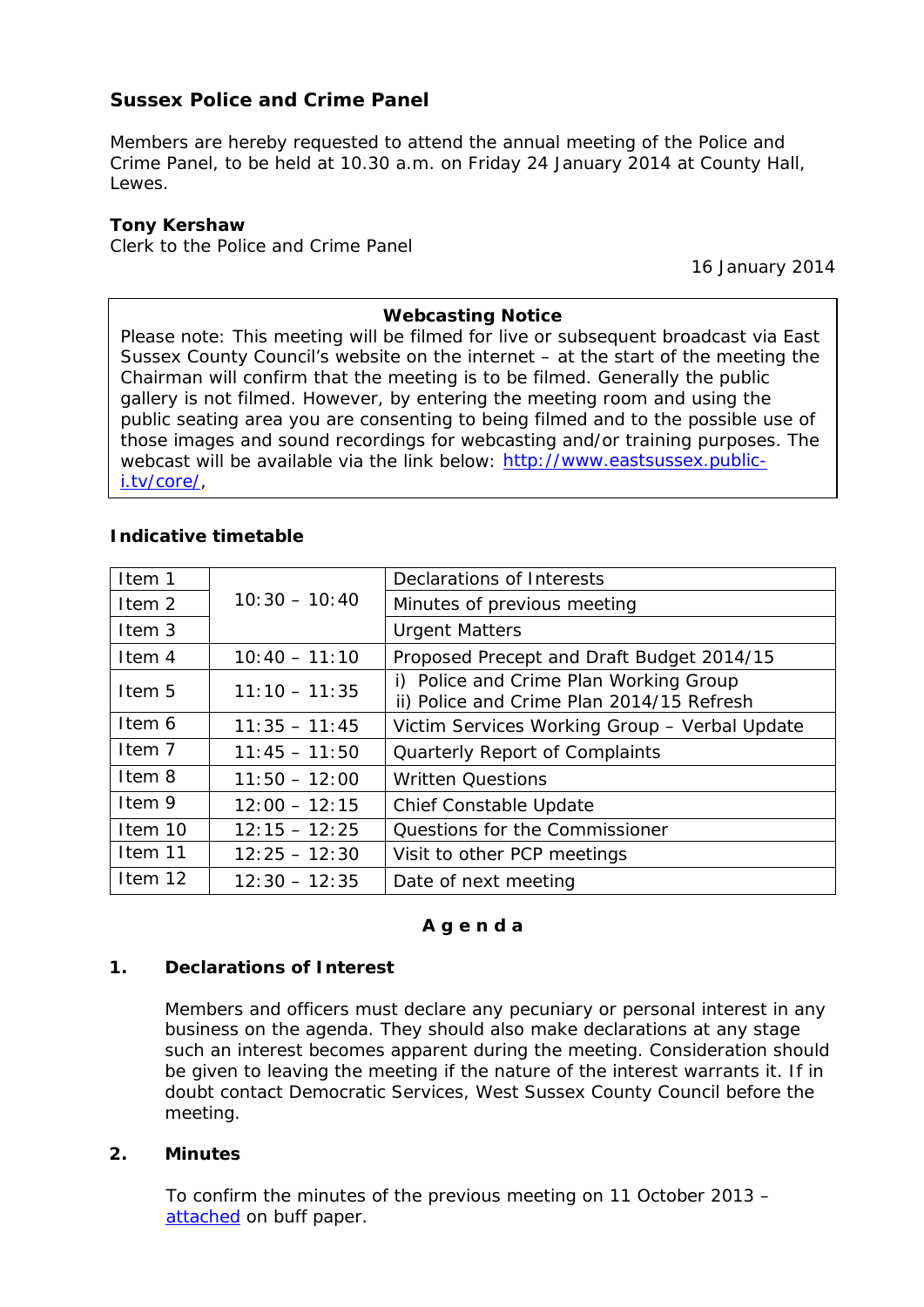# **3. Urgent Matters**

Items not on the agenda which the Chairman of the meeting is of the opinion should be considered as a matter of urgency.

### **4. Police and Crime Commissioner's Proposed Precept and Draft Budget 2014/15**

Report by the Police and Crime Commissioner – [attached.](http://www2.westsussex.gov.uk/ds/cttee/pcp/pcp240114i4.pdf)

The Police and Crime Commissioner will update the Panel on the proposed precept and draft budget for 2014/15. The Panel is asked to consider the proposed precept and make recommendations.

The Police and Crime Commissioner is currently proposing a precept increase of 3.6%, or the maximum permissible under the Central Government referendum principles, whichever is lower.

Under Schedule 5 of The Police Reform and Social Responsibility Act 2011 the Panel is responsible for reviewing the Commissioner's proposed precept and making reports and recommendations. If the Panel do not accept the proposed precept the power of veto is provided under this schedule. The power of veto over the proposed precept which can only be exercised with two thirds majority, at least, of the current Panel membership, i.e. 14 members or more, voting in favour of a veto.

In the event of a veto the Commissioner must produce a revised precept by 15 February. A provisional meeting date of Friday 21 February has been arranged for the Panel to meet to consider a revised precept and make reports to the Commissioner. The Panel does not have the power of veto over the revised precept.

The draft budget is attached for information, to inform the discussion on the proposed precept.

# **5. Police and Crime Plan 2014 – 2017**

i) Police and Crime Plan Working Group – Final Report

Report by the Clerk to the Police and Crime Panel – [attached.](http://www2.westsussex.gov.uk/ds/cttee/pcp/pcp240114i5i.pdf)

The attached report sets out detail of the work of the Police and Crime Plan working group and recommendations arising from the two meetings of the group.

The Panel is asked to consider the report and the incorporation of the Group's recommendations.

ii) Police and Crime Plan 2014/15 Refresh

Report by the Police and Crime Commissioner – [attached.](http://www2.westsussex.gov.uk/ds/cttee/pcp/pcp240114i5ii.pdf)

The Police and Crime Commissioner will present an updated version of the Police and Crime Plan.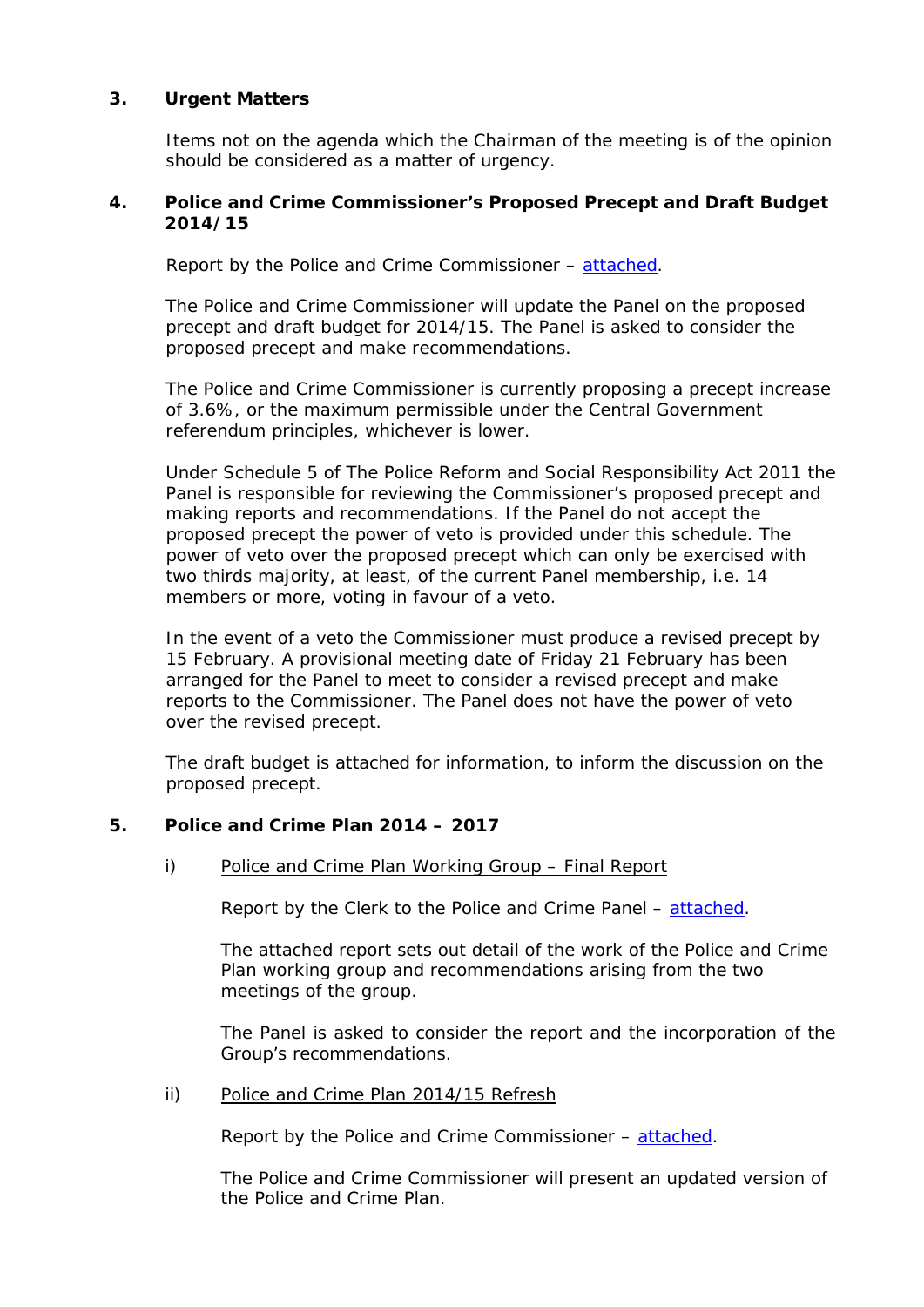The Panel is asked to review and make reports or recommendations on the refresh of the Police and Crime Plan, informed by any recommendations of the Working Group agreed under item 5(i).

### **6. Victim Services Working Group – Verbal Update**

The Chairman of the Victim Support Working Group will provide a verbal update on the work of the Group.

The Panel is asked to consider the information provided and raise any queries on the work of the Group.

# **7. Quarterly Report of Complaints**

No complaints have been received since the last meeting of the Panel.

There are currently no complaints on hand awaiting final determination by the Panel or the Clerk to the Panel.

#### **8. Written Questions**

Report by the Clerk to the Police and Crime Panel – [attached.](http://www2.westsussex.gov.uk/ds/cttee/pcp/pcp240114i8.pdf)

Written questions may be submitted by members of the public up to two weeks in advance of a meeting for which the Panel Chairman and Commissioner will be invited to provide a response by noon of the day before the meeting.

There has been one written question received prior to this meeting of the Panel. The question to the Commissioner and the response provided are attached for the Panel to note.

# **9. Chief Constable Update**

The Police and Crime Commissioner will provide a verbal update on the current situation regarding the retirement of the Chief Constable and arrangements to select a replacement.

The Panel is responsible for holding a public confirmation hearing to review and make reports on the proposed appointment of the Chief Constable including, if necessary, the use of the power of veto.

#### **10. Commissioner's Question Time**

The Panel is asked to raise any issues or queries concerning crime and policing in Sussex with the Commissioner.

# **11. Visits to Police and Crime Panel Meetings in Other Areas**

The Chairman of the Hampshire Police and Crime Panel wrote to the Chairman recently to request that a member of his Panel be permitted to attend and observe a meeting of the Sussex Panel. The intention is to identify any elements of best practice that could be utilised in Hampshire.

The Chairman feels the arrangement has merit, and members of the Panel are asked to indicate if they would be prepared to attend a forthcoming